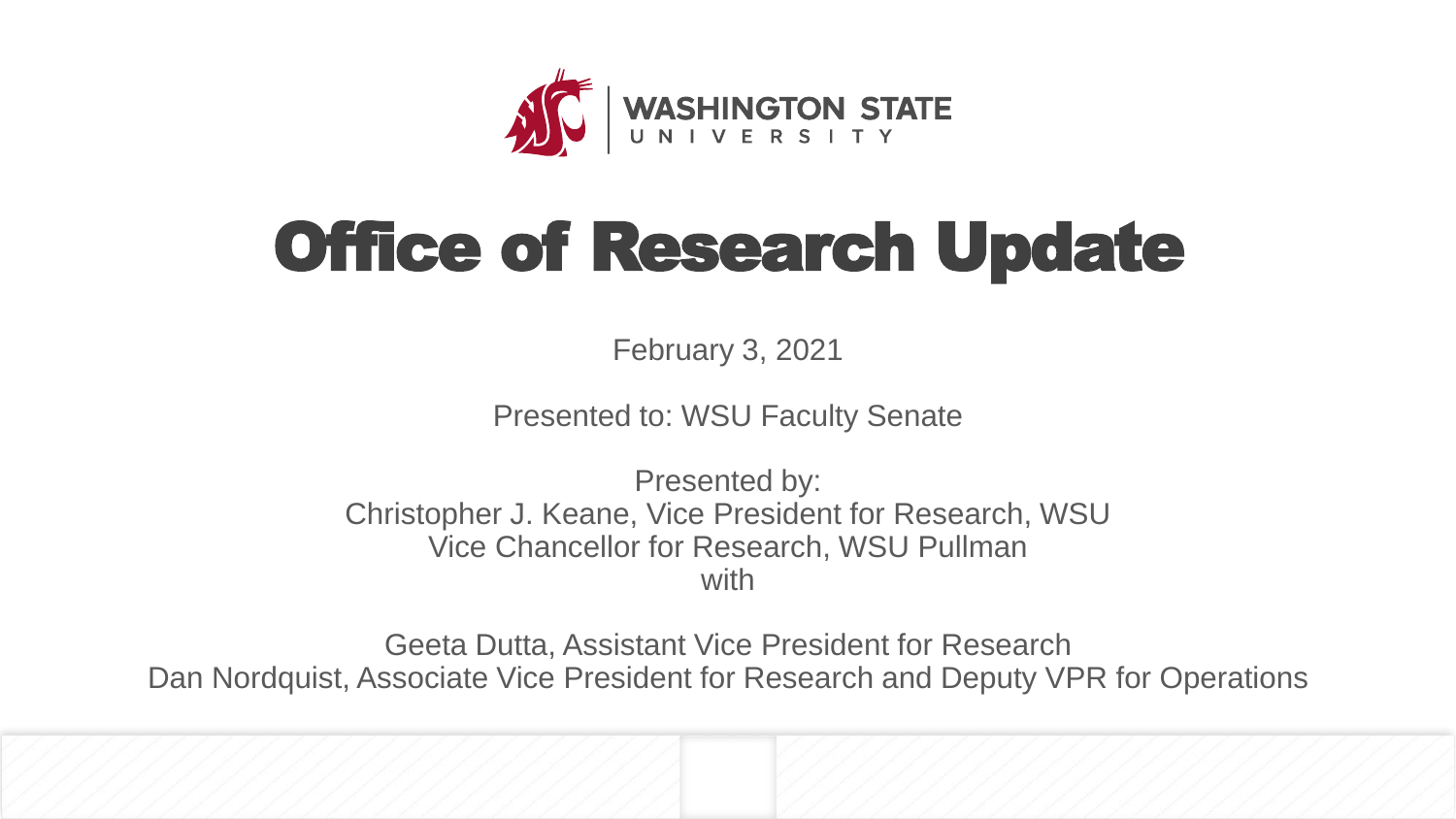WSU faculty, staff, students, and partners are rising to the challengeconducting world class research, scholarship, and creative activity that benefits WA State, the US, and the world



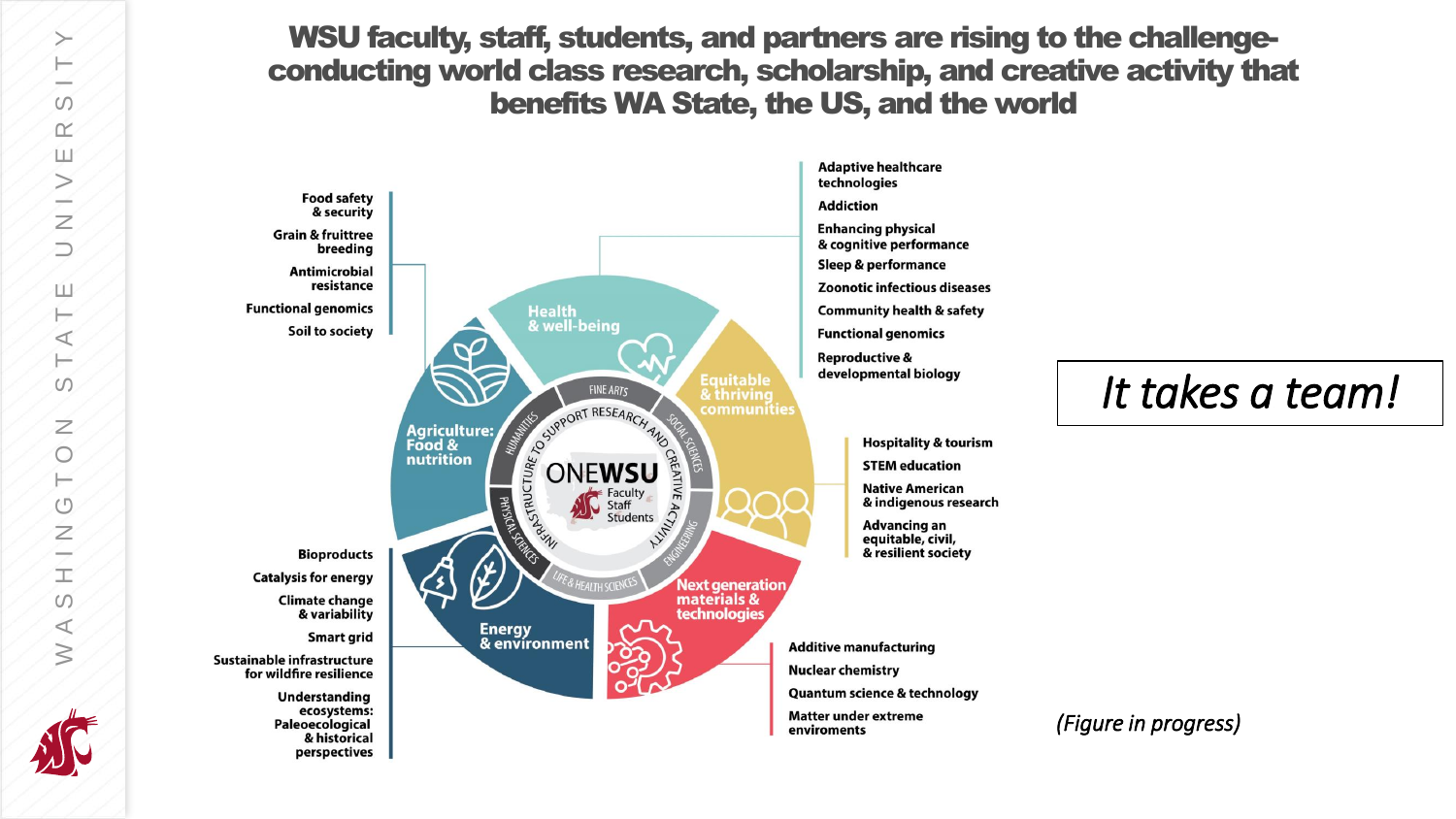## Highlights- WSU research performance

- Record activity: ~2,500 proposals submitted, total value ~\$1.3B (FY2021)
- Individual excellence recognized: WSAS membership, AAAS Fellowships,....
- Record 2021 awards, including the largest grant (\$125M) in WSU history
- Center for Arts and Humanities (funded by OR, CAS, others), now entering its fifth year, has generated a distinguished history of scholarship
- PNNL collaboration has made outstanding progress
	- Three Institutes (BIOIN, Advanced Grid, Nuclear) now fully formed- over \$20M in new awards
	- WSU-PNNL Distinguished Graduate Research Program: 5 years, 24 students, 14 alumni
	- 42 WSU/PNNL joint appointments- the largest of any PNNL university partner
- Research computing (Kamiak) highly successful: 150 nodes, over 1000 users
- Record licensing revenue (\$9.5M); over 65 new industrial partnerships
- 3 Keck Foundation finalists (all awarded) since 2017

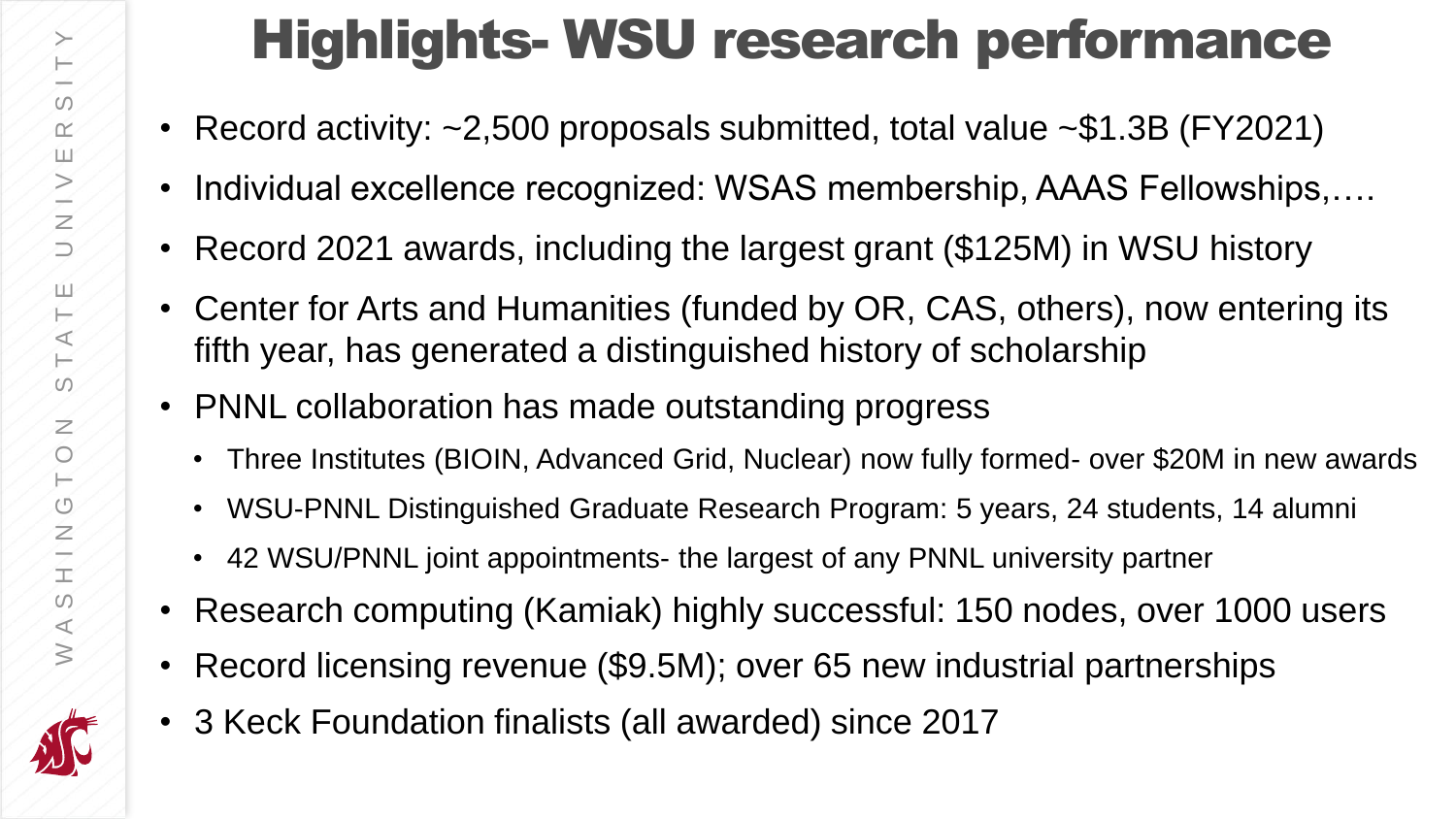### WSU had a record year for sponsored awards in 2021



- **Total FY21 awarded amounts increased by almost \$17M compared to FY20**
- **Large Awards:** Awarded amounts >\$1M grew in number (+4) and in value (+\$18M)
- **Federal Awards:** Increased in FY21 by \$37M total (HHS funding +10M; USDA funding +24M)
- **COVID-Related Research:** Awarded projects that focused on COVID-related research totaled \$1.1M in FY20, and \$12.0M in FY21

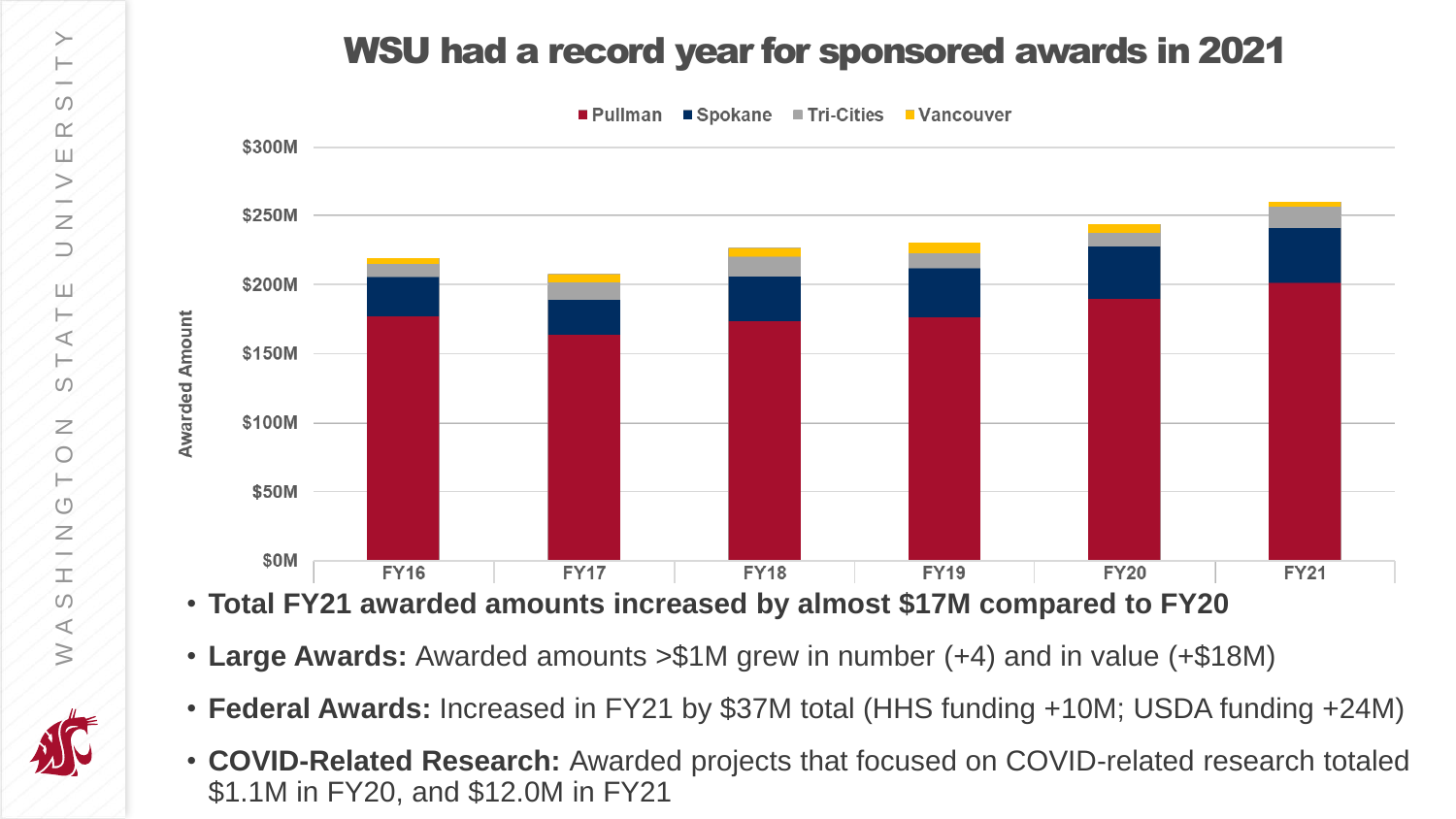### Updated WSU NSF HERD R&D expenditures for FY2008-FY2020 (reflects corrections to philanthropic-related expenditures)



### FY2019 corrections:

|                | Corr.  | Uncorr. |
|----------------|--------|---------|
| Expend.        | \$345M | \$369M  |
| Total rank 76  |        | 70      |
| Public<br>rank | 49     | 46      |

### Data corrected for 2010-2020

Fed. Appropriations Fed. Grants & Contracts Estate Industry (Business & Non-Profit) Institutional Support All Other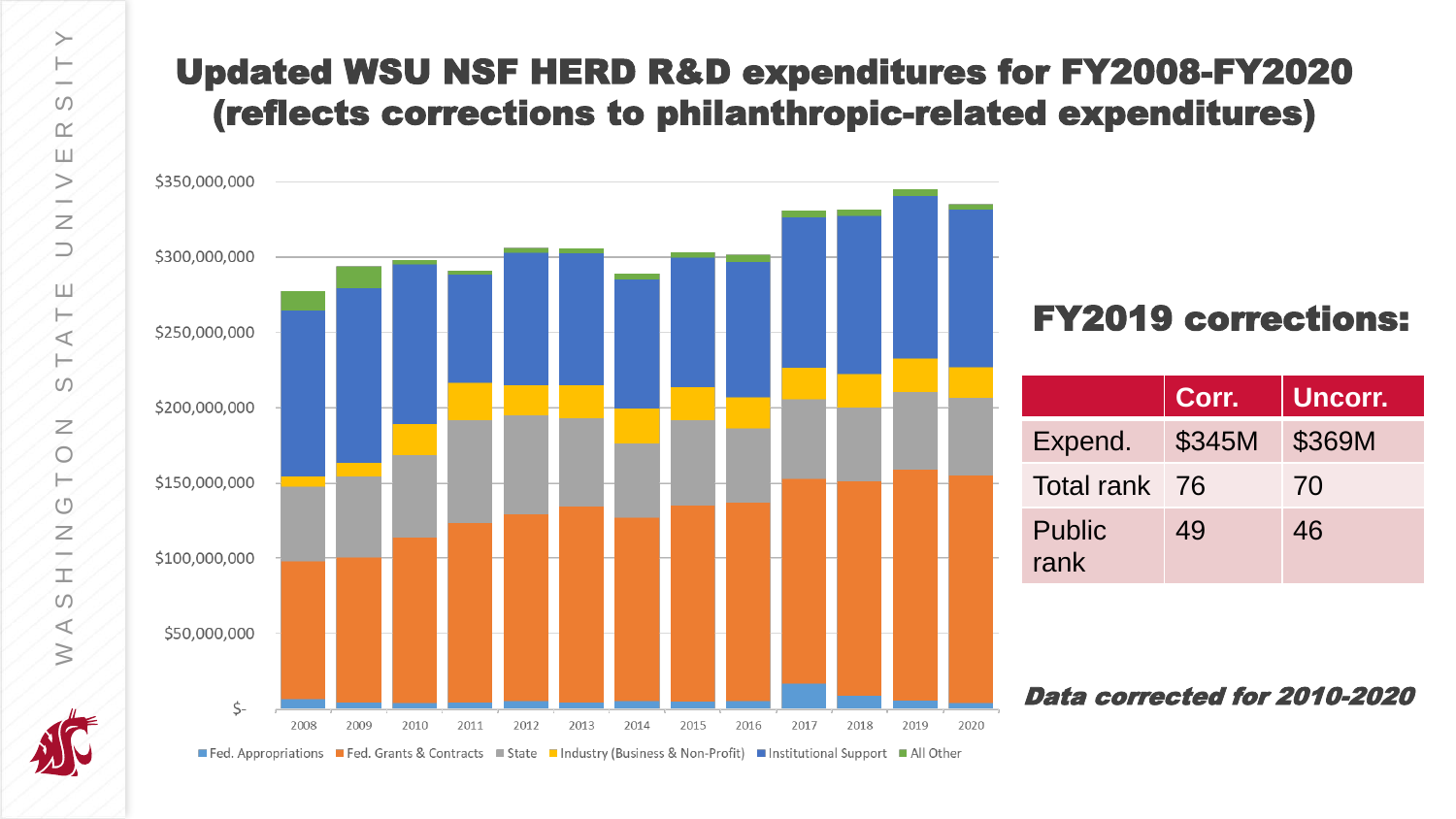پ  $\mathbb F$  $\omega$  $\prec$  $\geq$ 

## WSU is having increasing success garnering large research awards



*Preparing the world to fight infectious diseases*







*Developing AI solutions to tackle agricultural challenges*

\$125M (USAID) \$10M (USDA) \$20M (NSF-USDA) \$3M (NSF)

Felix Lankester **Kevin Murphy** Ananth Kalyanaraman Jan Boll

AI Institute: Agricultural AI for Transforming Workforce & Decision Support (AgAID)



*Implementing a new approach to rivers and watersheds research training and community engagement*

NRT: Rivers, Watersheds, Communities: Training an Innovative, Cross-Sector Workforce for Equitable, Multi-

Discovery & Exploration of Emerging Pathogens - Viral Zoonoses

Optimizing Human Health & Nutrition: From Soil to Society

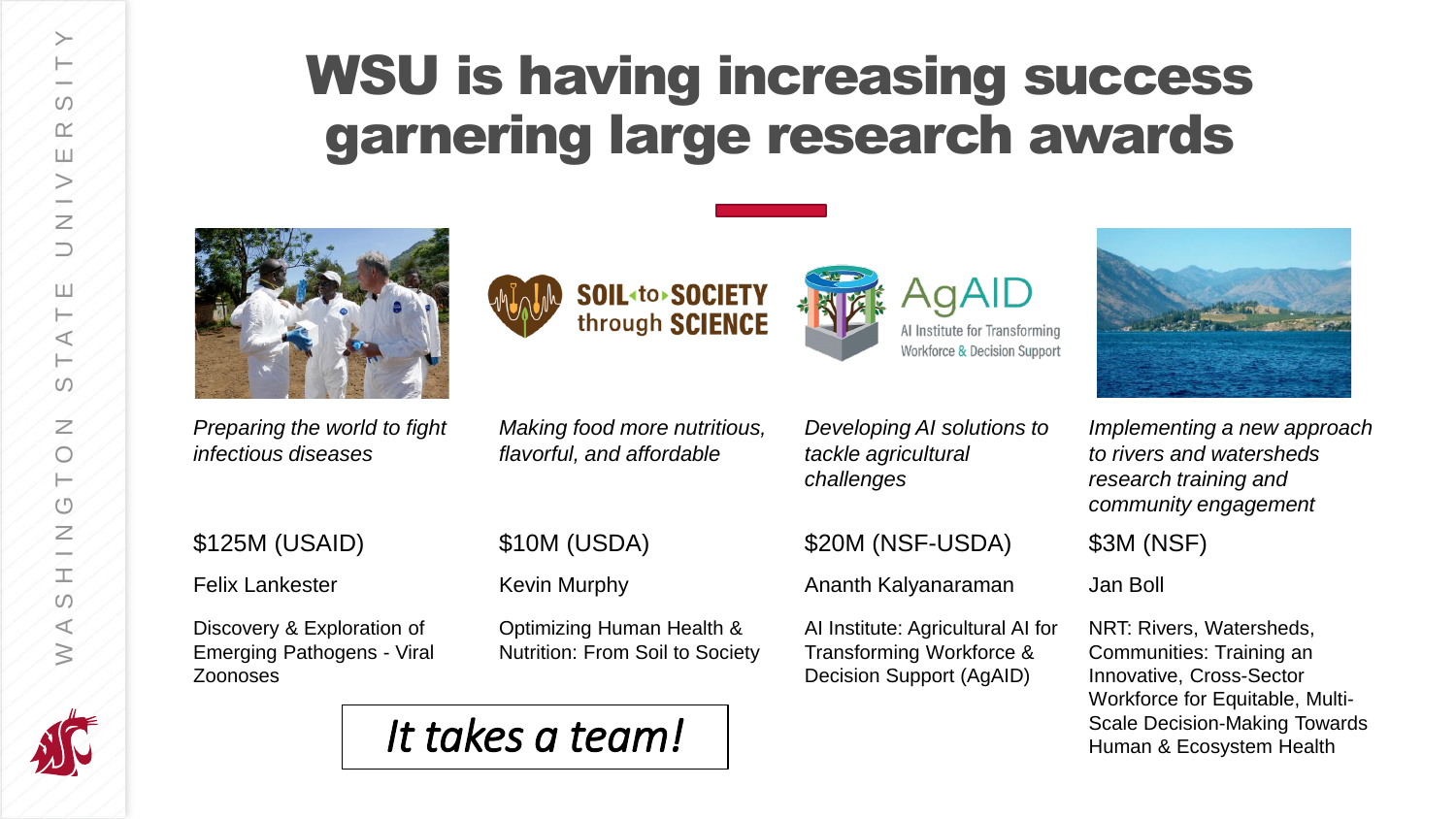## Outstanding new faculty have been hired via the Grand Challenges Program (FY2016-FY2021)

**Notable Accomplishments**

#### **HERC**

Established a practicebased research network linking hospitals and clinics, which will allow for electronic record sharing for research purposes.

#### **Nutritional Genomics**

Led to the Soil to Society initiative and a \$10M grant.

#### **Functional Genomics**

FGI Research Service Cores have increased competitiveness of over 20 research groups



WASHINGTON STATE UNIVERSITY

 $\mathbb{Z}$  $\bigcirc$ ⊢  $(5)$  $\overline{z}$  $\overline{\phantom{a}}$ E  $\omega$  $\prec$  $\geq$ 

ш ⊢  $\prec$ ⊢  $\omega$ 

 $\omega$  $\alpha$ ш  $\geq$ a de la  $\overline{z}$  $\supset$ 

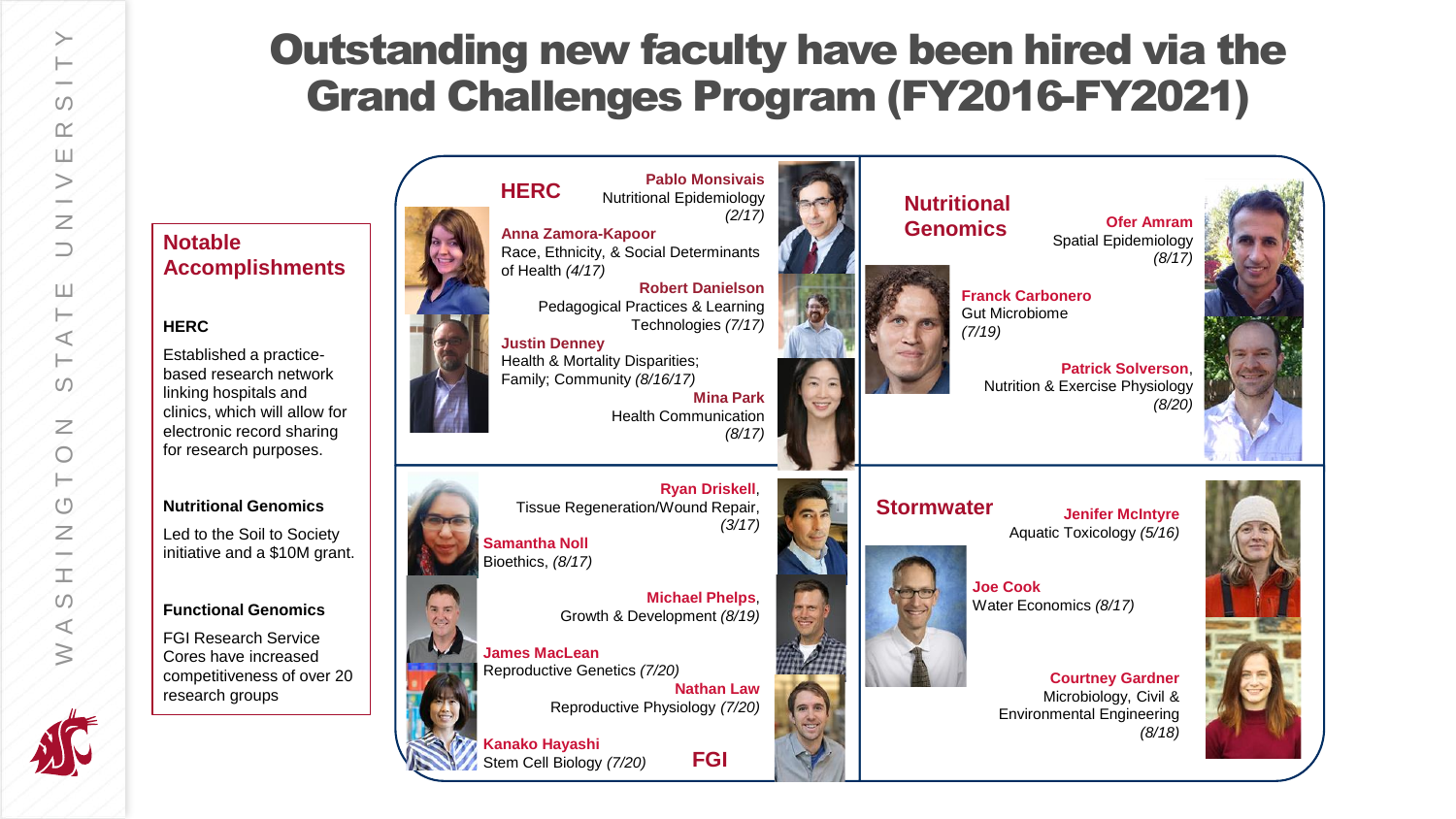## The Grand Challenges strategic research initiatives have been very successful

## **Grants\* & Publications Summary (FY16-21)**

|                             | <b>Total</b><br>$ $ Investment $ $ Faculty $ $ |              | <b>Awards</b> |          | <b>ROI</b> | <b>Publications</b>     |               |        |
|-----------------------------|------------------------------------------------|--------------|---------------|----------|------------|-------------------------|---------------|--------|
|                             | \$M                                            | $\mathsf{n}$ | n             | n > \$1M | \$M        | $\overline{\mathsf{X}}$ | Collaborative | Unique |
| <b>HERC</b>                 | 2.7                                            | 33           | 258           | 26       | 108        | 40                      | 88            | 458    |
| <b>Nutritional Genomics</b> | 2.1                                            | 17           | 214           | 13       | 57         | 27                      | 61            | 473    |
| <b>Functional Genomics</b>  | 3.95                                           | 26           | 105           | 12       | 43         | 11                      | 27            | 538    |
| <b>Stormwater</b>           | 2.1                                            | 14           | 185           | 9        | 47         | 23                      | 12            | 328    |
| Total                       | 10.9                                           |              | 762           | 60       | 256        | 24                      | 188           | 1797   |

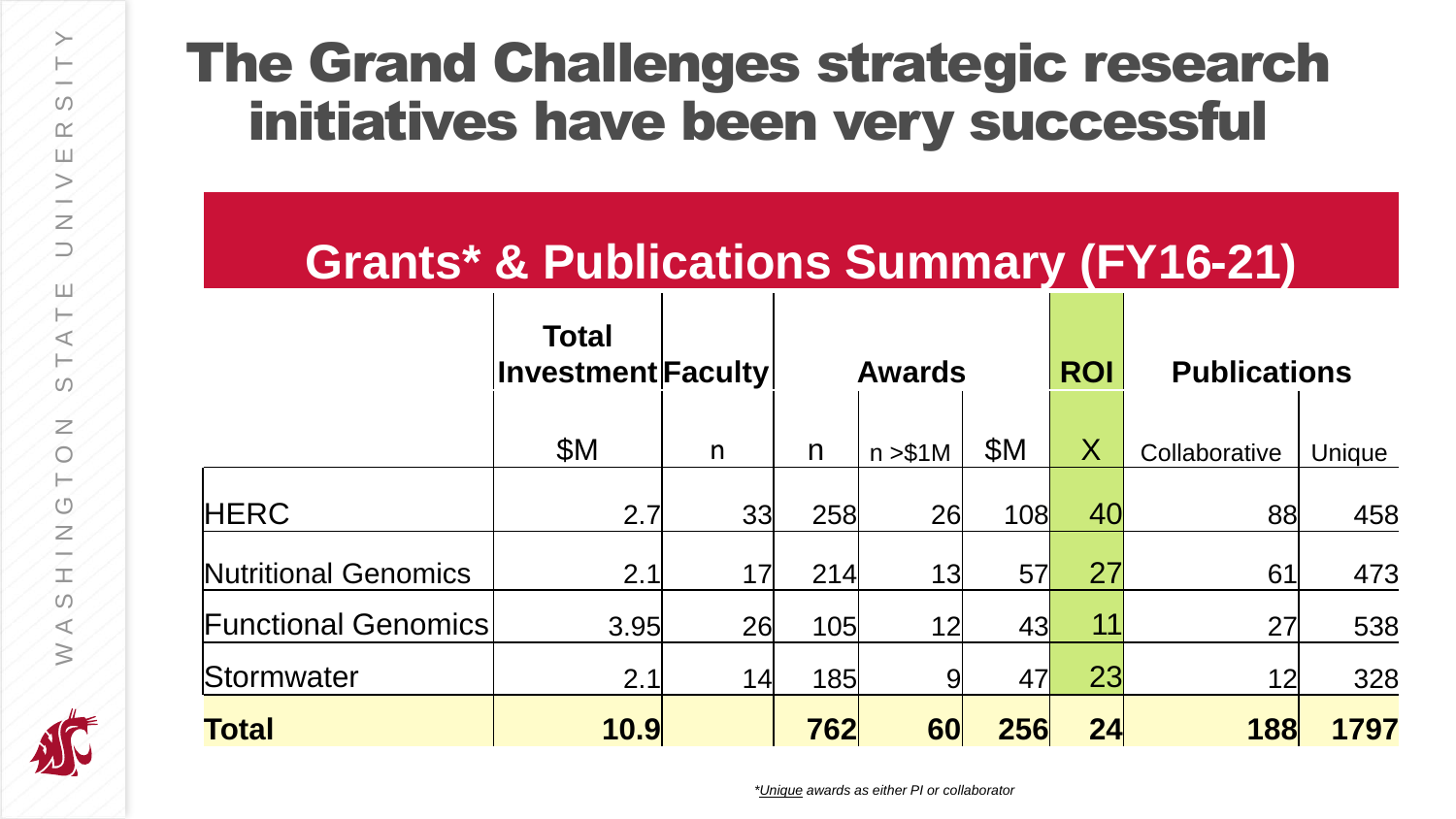### The Animal Welfare Program and Institutional Animal Care and Use Committee (IACUC) have improved their support of WSU faculty and staff

| <b>Protocol Type</b>                | 2019     | 2020 | 2021 |
|-------------------------------------|----------|------|------|
| <b>New Research/Teaching</b>        | 64       | 50   | 64   |
| <b>3 Year Protocol Resubmission</b> | 79       | 56   | 89   |
| <b>Total</b>                        | 143      | 106  | 153  |
| <b>Total Active Protocols</b>       | $~1500*$ | 457  | 400  |
| <b>Avg. Review Time (days)</b>      | 23       | 22   | 22   |
| <b>Exempt/Tissue Use</b>            | $\star$  | 10   | 14   |



#### Highlights:

- New online protocol system launched late 2017, fully operational 2020.
- Created and staffed the Animal Welfare Program Office with an Assistant Director, 2 program specialists and 1 Post Approval Reviewer (moved from OCV).
- AWP Office took on the compliance and administrative duties from OCV (e.g. annual reporting and noncompliance reviews and reporting).
- Standardized IACUC processes and policies and publish/maintain on improved website.
- Maintained an average review time for new protocols under 30 days.
- Office of the Campus Veterinarian cares for over 24,000 animals, with major vivariums now centralized

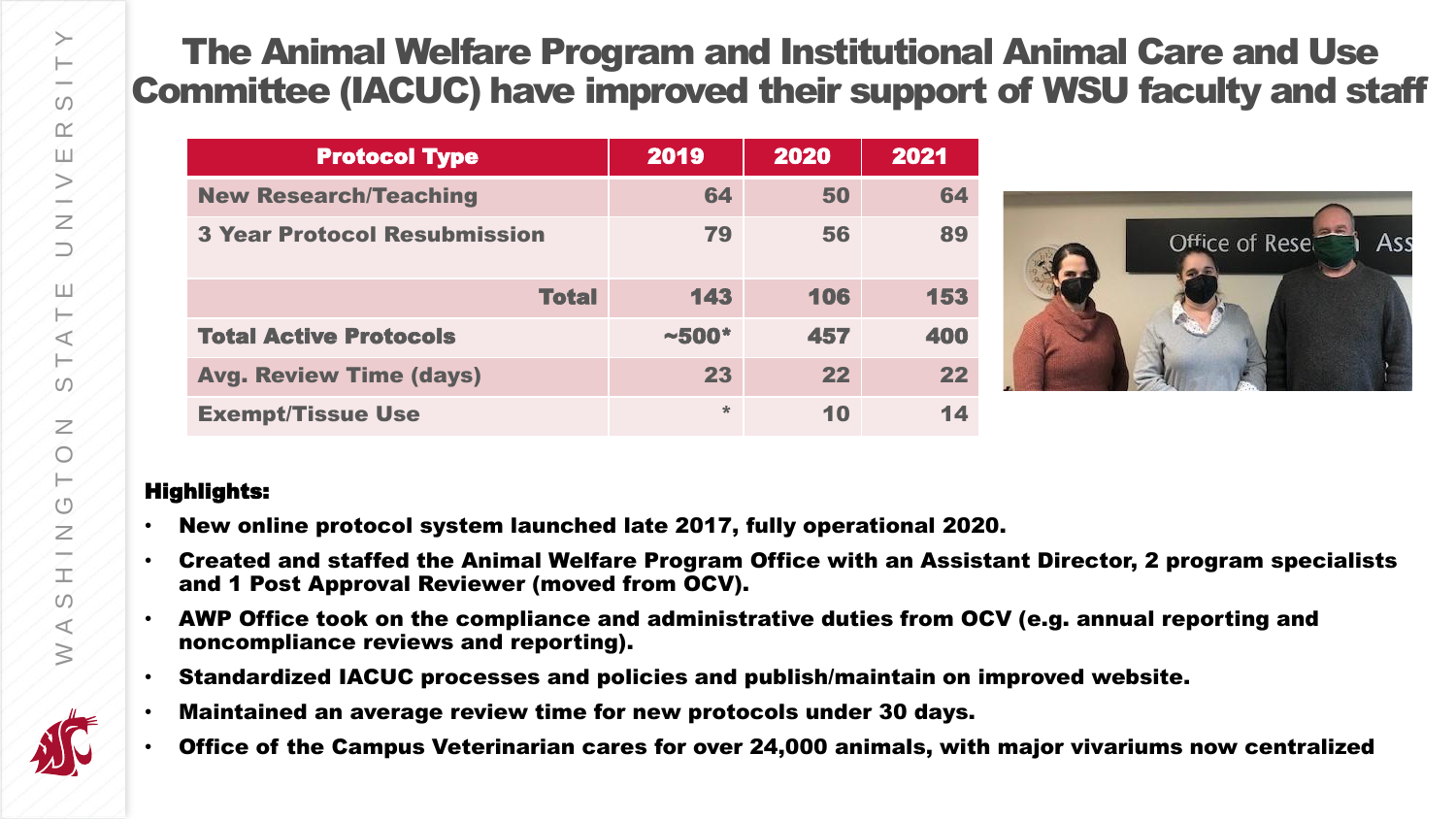### The Human Research and Protection Program (HRPP) and Institutional Review Board (IRB) have improved their support of WSU faculty and staff

Improved Review Times vs. National Average (2020) reported in business days:

|                                                            | <b>AAHRP</b> | <b>WSU</b>                     |
|------------------------------------------------------------|--------------|--------------------------------|
| Average "pre-review" time to reviewer<br>assignment        | 7.5          | 5 (was $10-15$ )               |
| Complete submission to approval (expedited)                | <b>20</b>    | $\sim$ 20 (IQR = $\sim$ 15-30) |
| Complete submission to initial review at<br>convened board | 14           | < 10                           |
| Complete submission to approval @ FB                       | 45           | $\sim$ 50 (range 30-90+)       |
| Complete submission to approval (exempt)                   | 11           | $\sim$ 10 (IQR = 7-15)         |



### Highlights:

- Launched improved IRB website including updated policies to comply with the revised common rule and; streamlined forms/application materials
- Streamlined review processes: metrics developed for ongoing evaluation of program performance; improved review times in all categories; review times are now competitive with (or better than) the national average.
- Increased permanent HRPP/IRB Office staffing to include: Assistant Director, 2 compliance specialists, 2 IRB Review Coordinators and .5 FTE faculty reviewer.
- Substantially increased continuing education and training opportunities for IRB members, staff and researchers.
	- Online protocol system developed and in testing stage

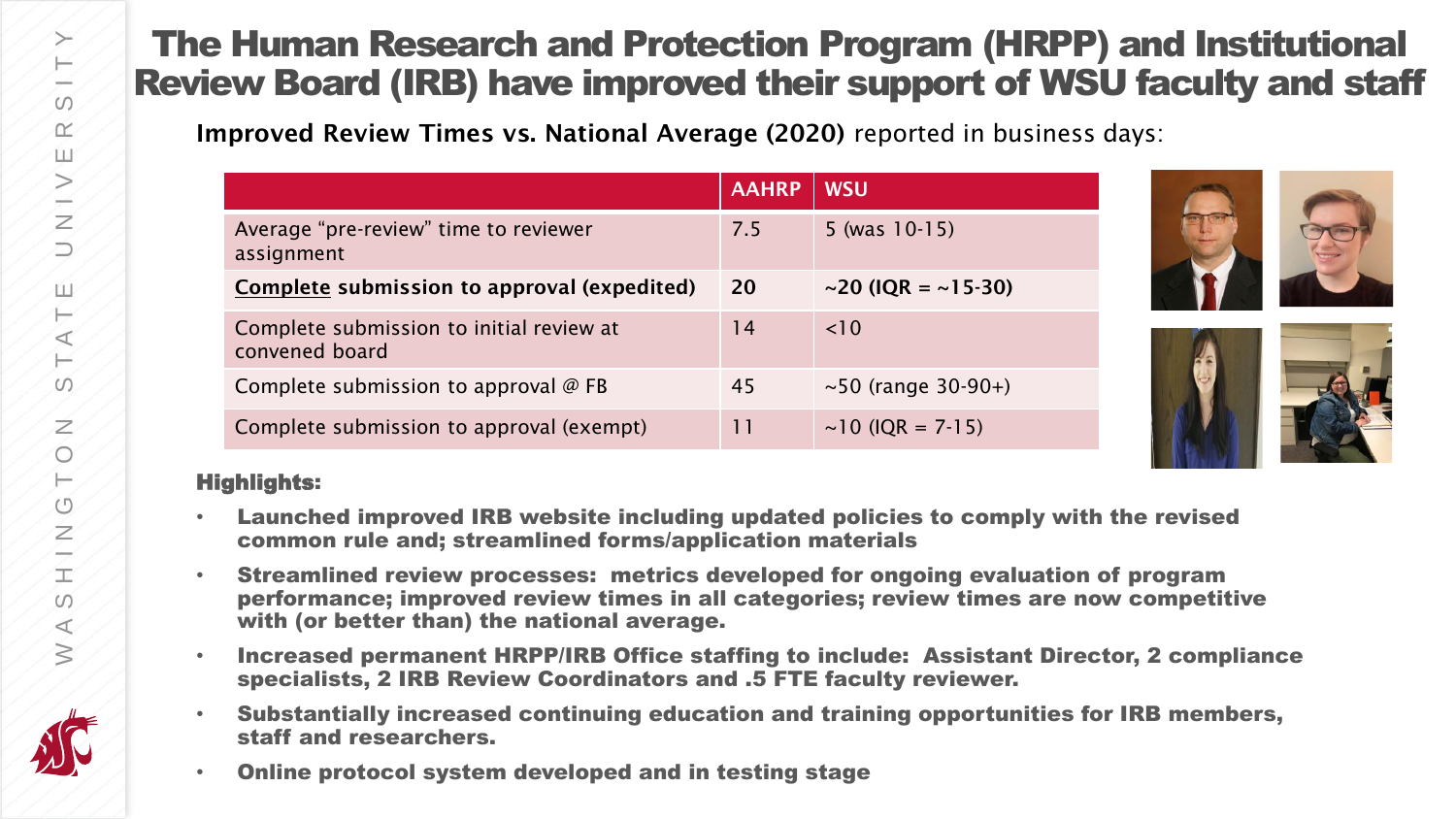### The Research Safety Program is dedicated to ensuring safe conduct of research at WSU

- Institutional Biosafety Committee (IBC) & Biosafety Program: Oversees use of potentially biohazardous materials, as used by over 200 research groups in labs and field trials statewide
- Select Agent Program provides oversight for WSU & USDA research and WADDL diagnostic activities for the most regulated pathogens, with a successful program renewal audit in winter 2021
- Radiation Safety: Oversees all use of radioactive materials and x-ray producing machines statewide
- Hazardous Materials Shipping: Supports regulated hazmat shipments, averaging 850 packages each year
- Export Controls: Reviews technology control plans and restricted party screenings for the statewide university
- Responsible Conduct of Research: All personnel involved in research are trained